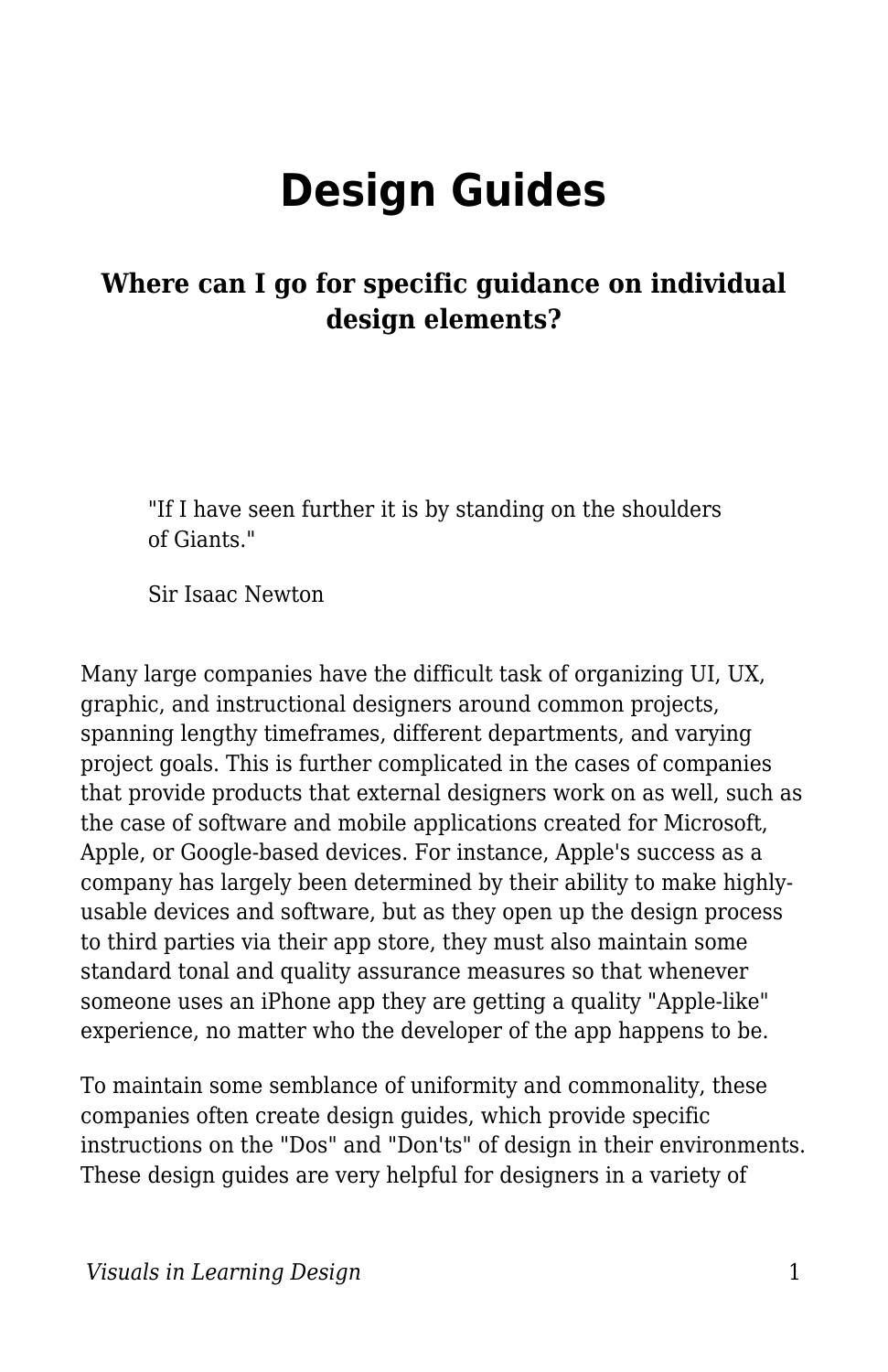settings and are not wholly unique to the company. That is, a design guide created by Google might be similar in many ways to a design guide created by Apple, and designers can either choose to explicitly follow one of these guides or look deeper and seek to understand the common elements of these design guides that constitute quality design across platforms and environments.

Design guides are also useful for designers because they are very explicit in practical elements of design, such as how much padding to put in a button element, when and how to use shadows, when and how to use colors, and so forth. This can make life easier for designers who find themselves having to make hundreds of decisions that they may not have explicitly thought through previously, such as how large to make fonts and why. They can also provide explanatory support for designers when they must explain their decisions to clients.

Below I will provide links to some of the best free design guides available so that you can explore them to determine how you can use them in your designs and also search for common principles and practices across each.

## **Apple Human Interface Design**

Apple's Human Interface Design is provided primarily to software and app developers to help ensure that their products match the tone, style, and quality of Apple's own products.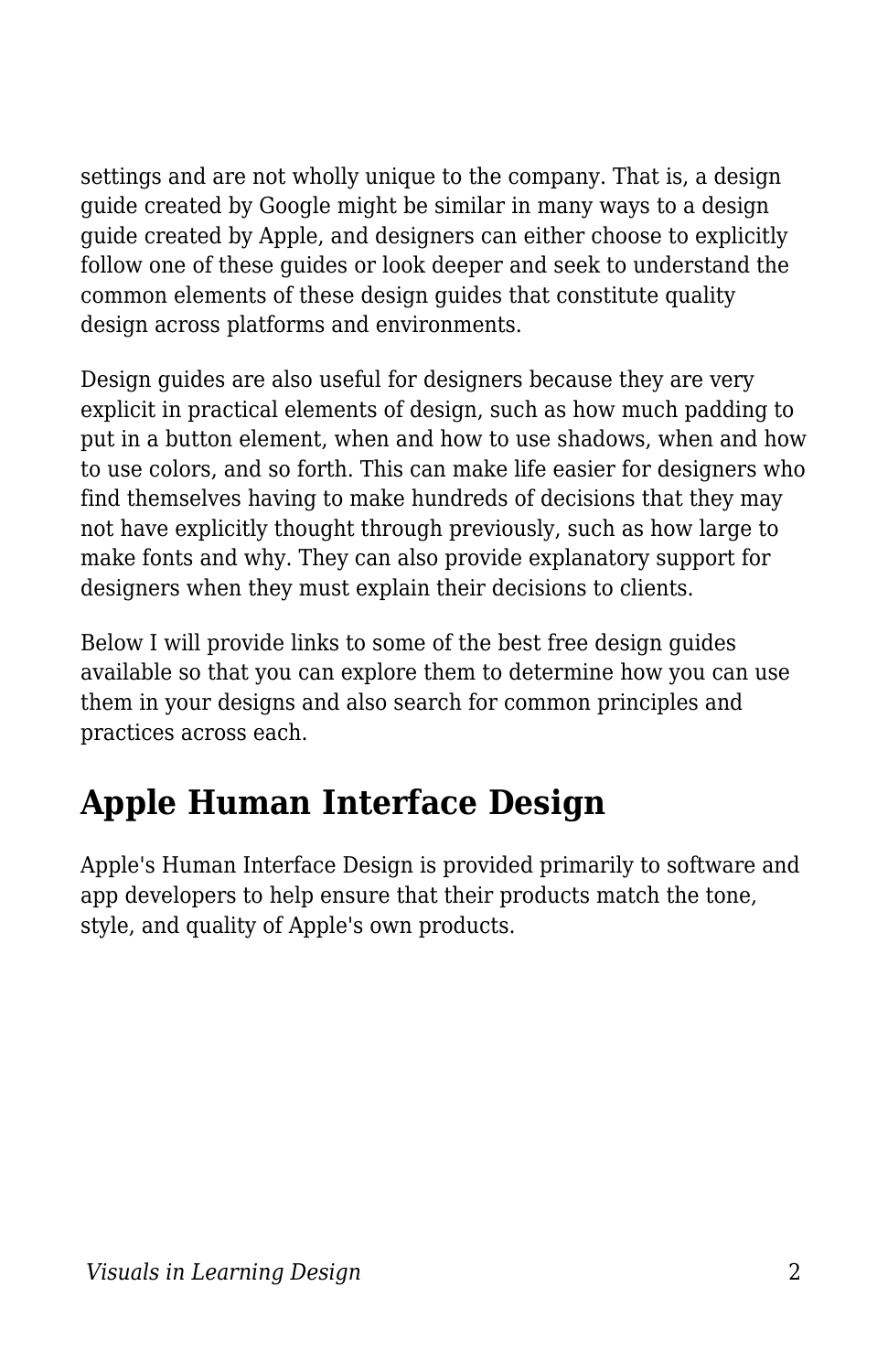

#### [Explore Apple Human Interface Design](https://developer.apple.com/design/human-interface-guidelines/)

### **Google Material Design**

Material Design was created by Google to guide designers in the development of products across various "materials." This includes websites, apps, print materials, etc.

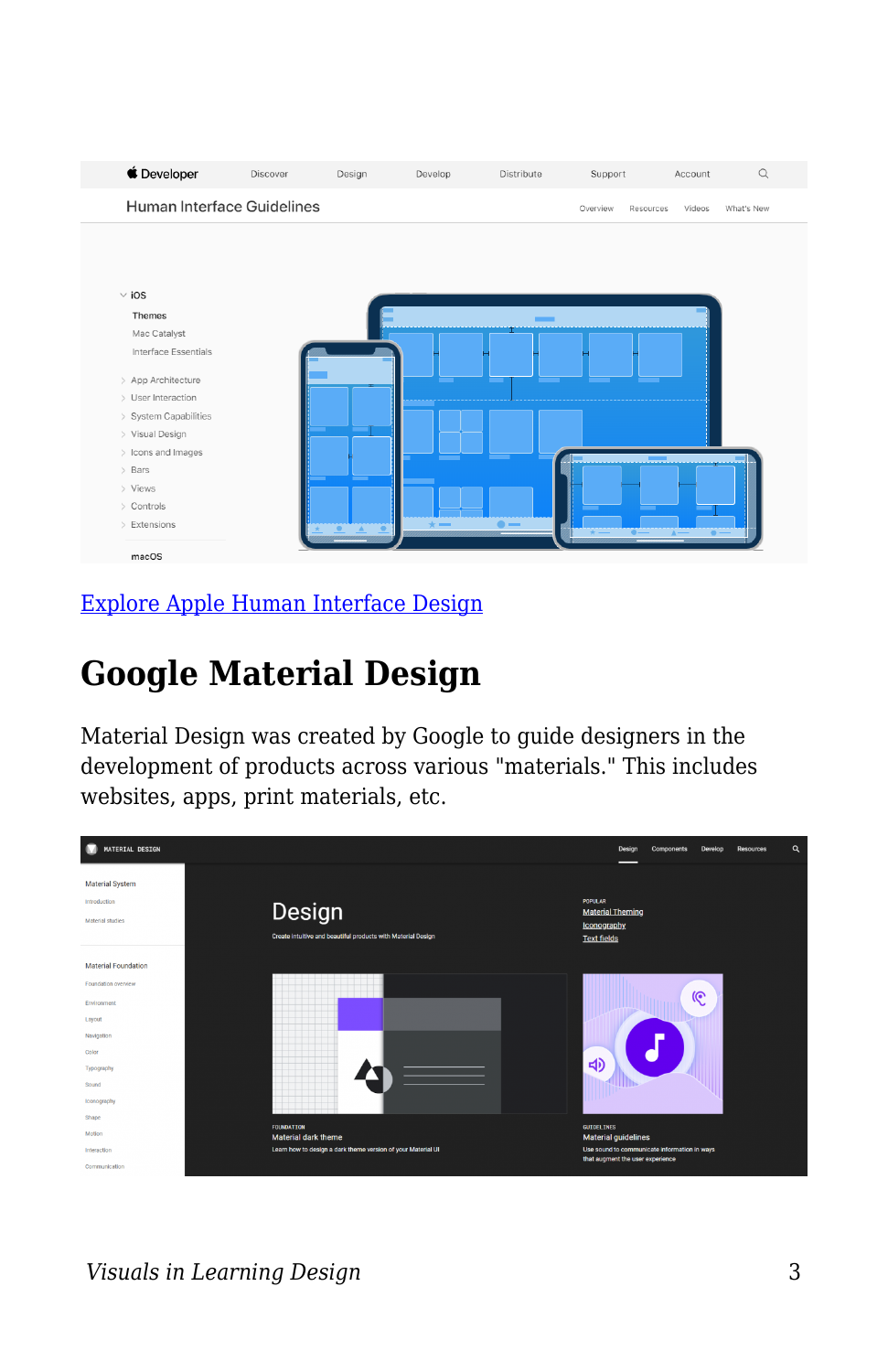[Explore Google Material Design](https://material.google.com/)

# **Microsoft Design**

Microsoft Design and standards for Windows apps are meant to ensure that apps built for Windows-based computers and phones are uniform and of high quality.



[Explore Microsoft Design and Coding for Windows Apps](https://docs.microsoft.com/en-us/windows/uwp/design/)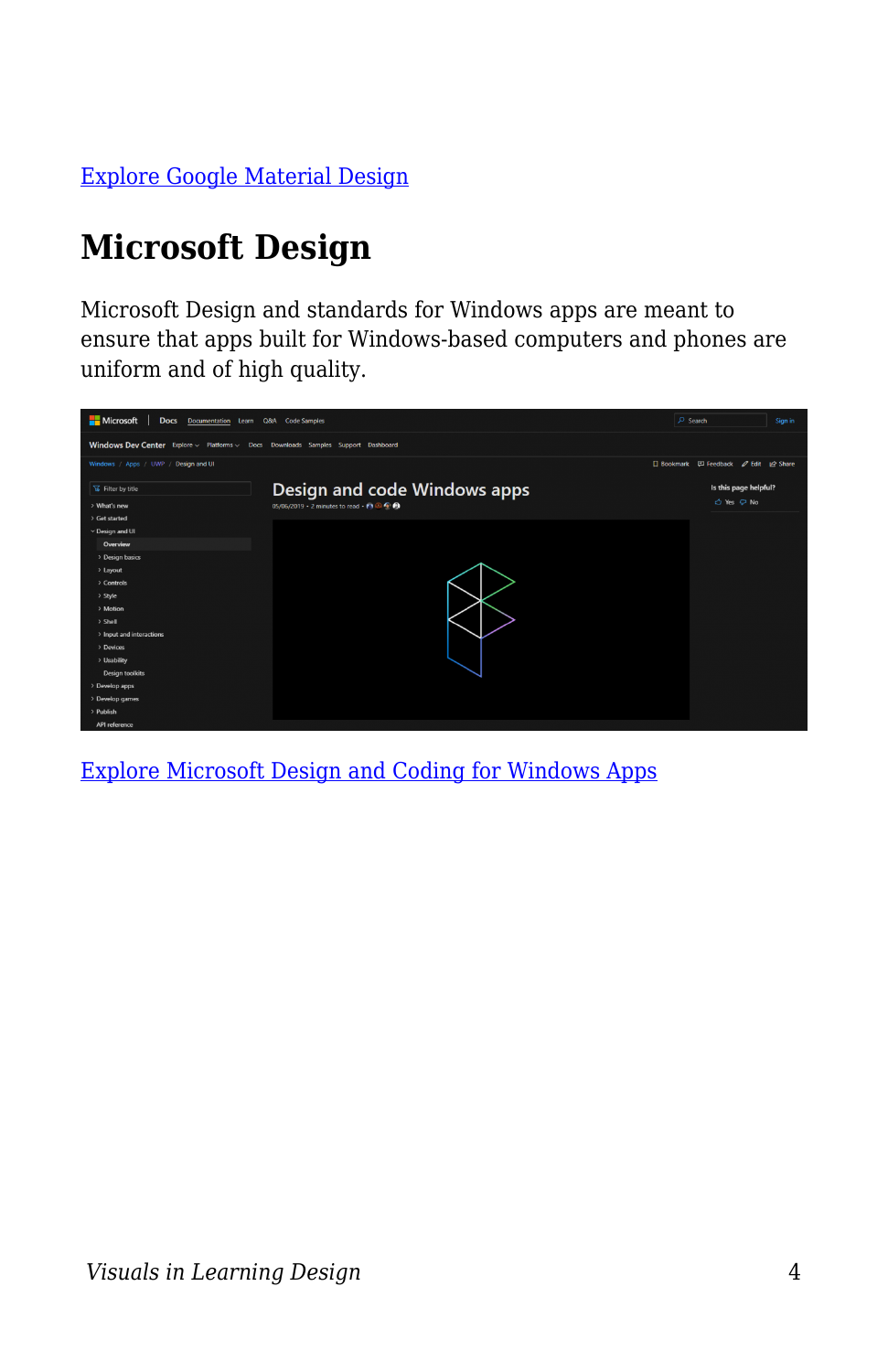### **Learning Activity**

Spend at least 20 minutes exploring each of the three design guides mentioned above. Then, in a reflective journal or class discussion forum, address the following questions:

- Which design guide resonated most with you in terms of visual style and why?
- Which design guide did you find to be most useful and why?
- What commonalities and differences did you notice between the different approaches to design?

Open this [shared Google Spreadsheet](https://docs.google.com/spreadsheets/d/1wzNdKoeuNFA-A9_GXMxdSMO2U-6reNK-M4ol4w1S3L8/edit?usp=sharing) and contribute one row of information, where you (a) ask a visual design-related question, (b) answer the question from each of the design guides' perspectives, and (c) summarize a common principle derived from them.